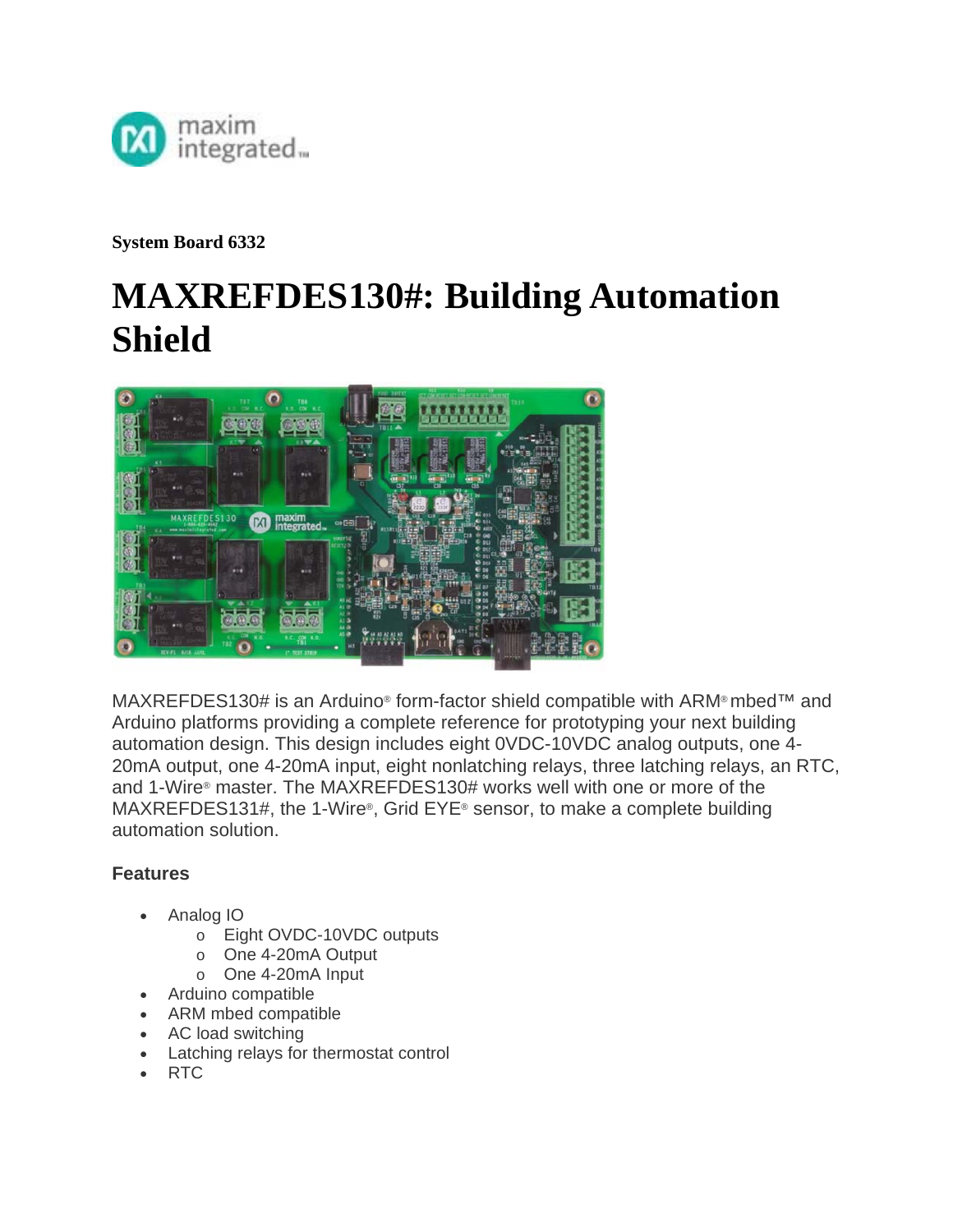## **Competitive Advantages**

- Accelerated development time
- Flexible analog for multiple configurations
- Ease of use

### **Applications**

- Building automation
- $\bullet$  IoT
- Animatronics
- Holiday displays

#### **Introduction**

Buildings, the stages upon which we play out our personal and business lives, provide tremendous benefits with automation. Energy savings, comfort, and enhanced safety and security are a few of the substantial benefits. In order to maximize these benefits, legacy systems must be integrated with modern control and communications. Enter MAXREFDES130#. This unique design features multiple analog IO, matching the 0V to 10V and 4-20mA systems that are embedded in many buildings and control systems. In addition, both nonlatching and latching relays provide the ability to control multiple power lines and control temperature, both saving energy and ensuring a comfortable climate. Most importantly, MAXREFDES130# features a 1-Wire® master bus for use with MAXREFDES131#, the 1-Wire® Grid-EYE® sensor, bringing modern presence and gesture sensing feedback to the platform.

MAXREFDES130# is an Arduino® form-factor shield compatible with ARM® mbed™ and Arduino platforms providing a complete reference for prototyping your next building automation design. The design includes eight 0VDC-10VDC analog outputs, one 4- 20mA output, one 4-20mA input, eight nonlatching relays, three latching relays, an RTC, and 1-Wire master.

Libraries supporting the MAX11300 or PIXI™, MAX4822, DS3231, and 1-Wire have been developed for both mbed and Arduino to support rapid prototyping with MAXREFDES130#. Demonstration programs for both Arduino and mbed are available at the following links respectively.

MAXREFDES130# Arduino Demo https://github.com/MaximIntegratedRefDesTeam/MAXREFDES130\_Demo

MAXREFDES130# mbed Demohttps://developer.mbed.org/teams/Maxim-Integrated/code/MAXREFDES130\_Demo/

**Figure 1** outlines the generation of the different voltage rails used in MAXREFDES130#.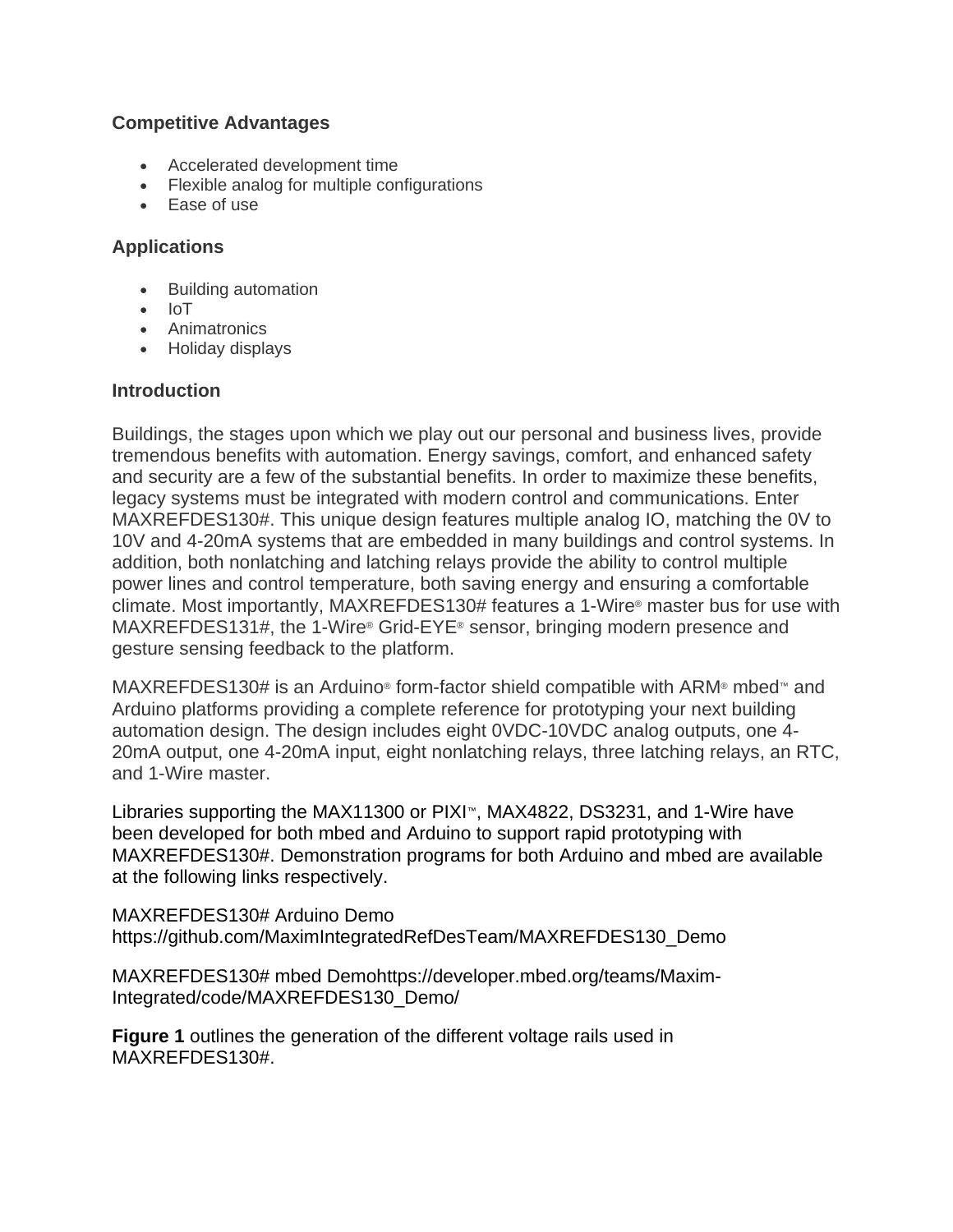A single 24VDC power supply, either the provided wall-adapter or a user-supplied bench power supply, provides power to the design through either J1 or TB11, respectively. Use JP1 to select either the wall adapter or the bench supply.

The dual output MAX17521 and single-output MAX15062 efficiently step down the 24V input to the following voltage rails;

- MAX17521, 5V at 0.5A for the 5V coils of the nonlatching relays K1-K9.
- MAX17521, 7.3V at 0.5A sourcing  $V_{\text{IN}}$  of the user-supplied mbed or Arduino platform.
- MAX15062, 12V AVDDIO positive supply for mixed signal IO of the PIXI.

The output of the MAX15062 is further converted to the following rails;

- MAX5091A, 5V AVDD analog supply of the PIXI.
- MAX5091B, 3.3V DVDD digital supply of PIXI, DS2484, DS3231, and logic-level translators.
- MAX889, -2V AVSSIO negative supply for mixed signal IO of the PIXI.

All six voltage rails have LED indicators, D3-D8, providing visual indication of their operation.



*Figure 1. MAXREFDES130# power path.*

**Figure 2** provides a block diagram of MAXREFDES130# sub-systems.

The MAX3392, MAX3393, and MAX3394 provide logic-level translation between the host platform and MAXREFDES130#. The platform side of the LTs use IOREF of the platform as a reference. The other side is 3.3V logic. All DIO of the Arduino pin configuration, D0-D15, is used for the reference design except for D0-D3. D0 and D1 are broke out to 0.1in male header H6.

The MAX4822 relay driver interfaces to the host controller over the SPI bus and controls nonlatching relays K1-K8. The contacts of K1-K8 are rated for 250VAC/100VDC 10A max. The MAX11300, PIXI, also interfaces to the host controller over the SPI bus and is configured for nine DAC outputs, three GPO, and one ADC. The first eight DAC outputs source the 0V-10V analog outputs at TB9. The ninth DAC output provides the control signal for the MAX44244 op-amp configured as a difference amplifier, which drives Q1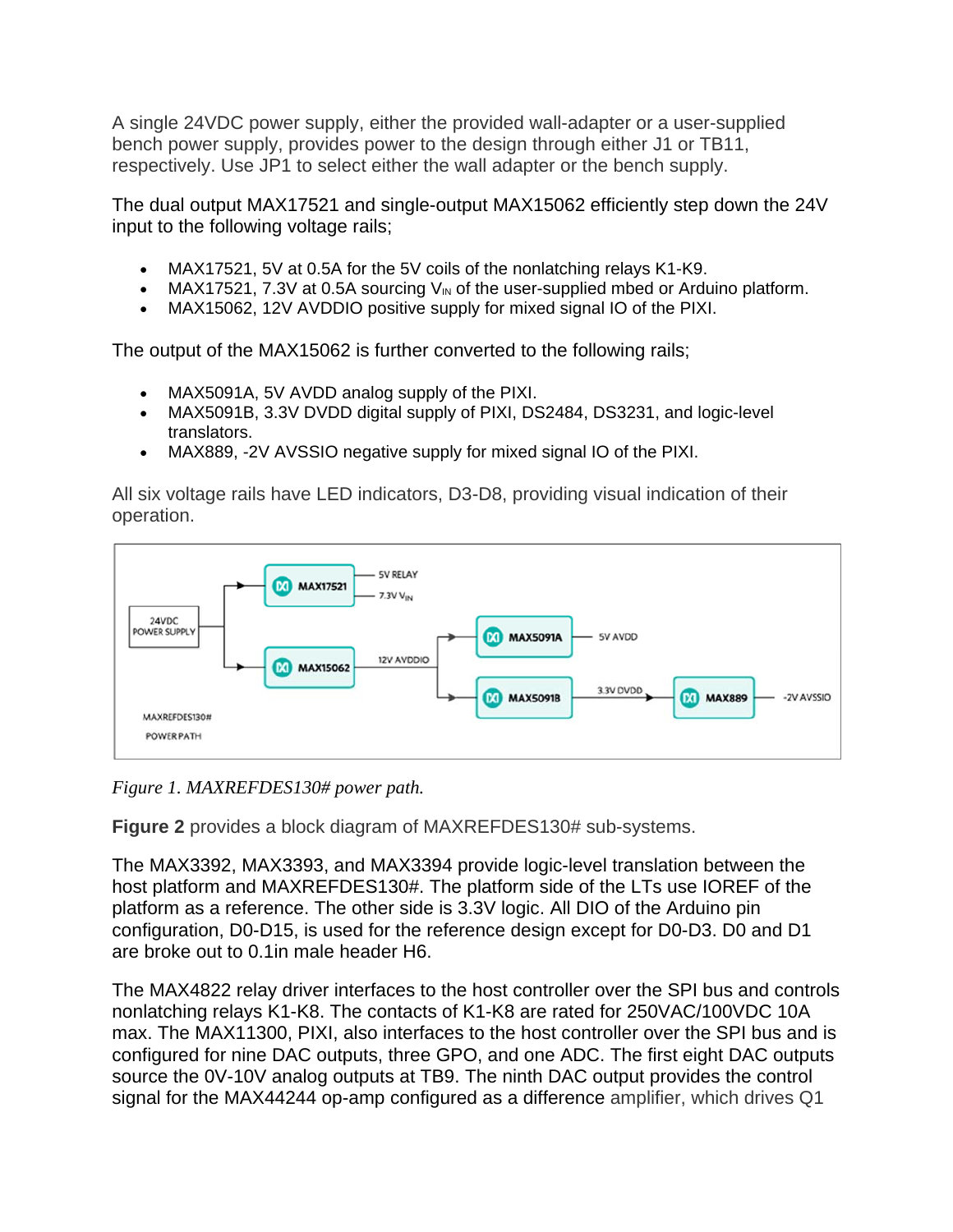pass transistor for sourcing the 4-20mA output AIO at TB12. The three GPO configured ports drive the coils of the latching relays K9-K11. The ADC-configured port senses the 4-20mA input AII using a sense resistor.

The DS3231 RTC and DS2484 1-Wire master both interface to the host controller over the I2C bus. A DS2431 1-Wire EEPROM allows for saving calibration data for the 4- 20mA loop. Additional 1-Wire slaves can be accessed with the 6P6C RJ-11 jack J2. 3.3V limited to 0.1A is available at pin 1 of J2.

All six voltage rails have LED indicators, D3-D8, providing visual indication of their operation.



*Figure 2. MAXREFDES130# block diagram.*

# **Detailed Description of Firmware**

A terminal based demonstration program providing menu options for exercising the features of the reference design has been developed for both Arduino and mbed platforms. The source code of the demo also provides a reference on how to use the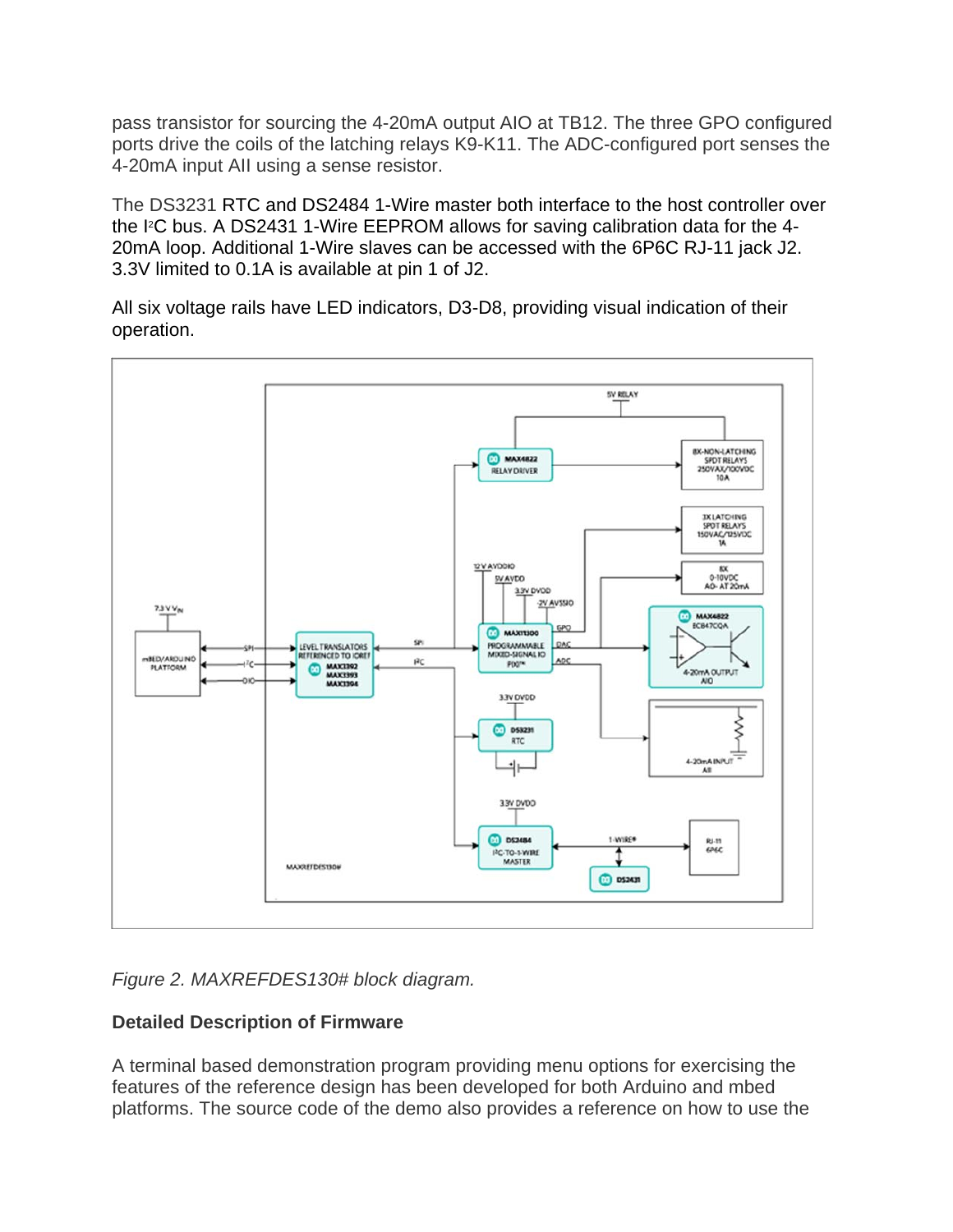provided libraries for each of the following devices; DS3231 RTC, MAX4822 relay driver, MAX11300 mixed-signal IO, and the DS2484 1-Wire master.

**Figure 3** provides a flow chart for the demo program.

All six voltage rails have LED indicators, D3-D8, providing visual indication of their operation.



*Figure 3. MAXREFDES130# firmware flow chart.*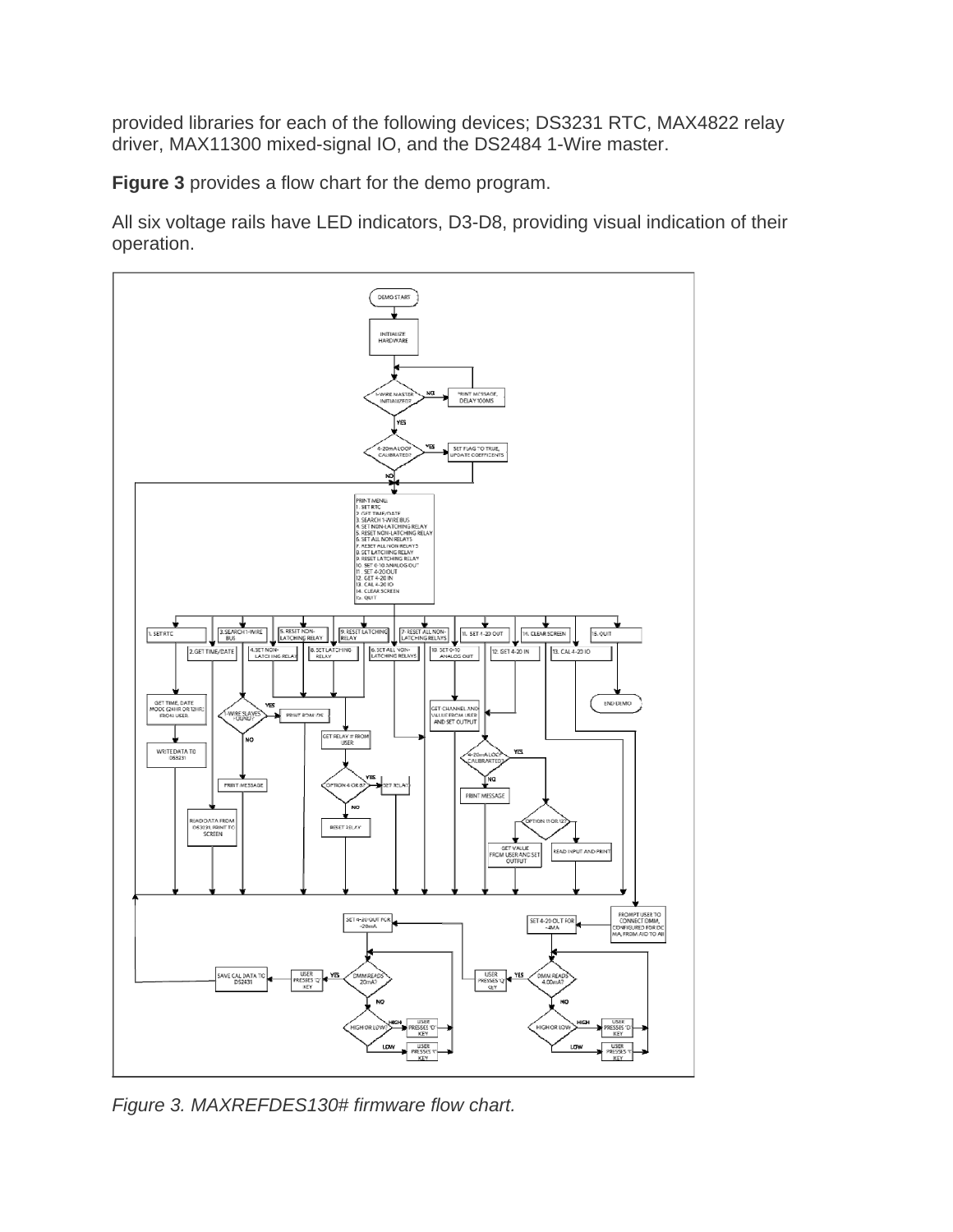## **Quick Start**

#### **Required equipment:**

- Windows® PC with a USB port
- MAXREFDES130#
- Arduino or mbed platform

### **Procedure:**

- 1. Connect MAXREFDES130# to your platform board.
- 2. Ensure JP1 is installed on pins 1-2.

3. Connect the appropriate USB cable for your platform from the PC to your platform.

4. Plug the provided wall adapter into the wall and connect to J1 of MAXREFDES130#.

#### **mbed.org**

5. If you have never used mbed, set up an account and add your platform to your online compiler per the instructions on your platform's product page.

6. If you are using Windows and have never used serial communications between your PC and your mbed platform, follow the instructions here.

https://developer.mbed.org/handbook/Windows-serial-configuration

7. Navigate your browser to this link. https://developer.mbed.org/teams/Maxim-Integrated/code/MAXREFDES130\_Demo/

8. Click the 'Import this program' button and import the demo as a 'program.

9. Compile and download the resulting binary to your platform.

10. Open Hyperterminal, or your favorite terminal emulator, find the appropriate COM port for your platform, and configure the connection for 57600bps, 8-N-1 with no flow control.

11. Ensure the terminal is configured for 'Auto' receive and 'CR+LF' transmit.

Press the reset button on your platform and exercise the demo.

## **Arduino**

5. Download the firmware files for Arduino from the design resources tab of MAXREFDES130#.

6. Install the libraries following the directions here.

https://www.arduino.cc/en/Guide/Libraries

7. Add the demo program to your 'sketches' folder.

8. Ensure that you have the COM port your Arduino board is connected to selected in the Arduino IDE.

9. Download the example program to your Arduino board.

10. Open Hyperterminal, or your favorite terminal emulator, find the appropriate COM port for your platform, and configure the connection for 57600bps, 8-N-1 with no flow control.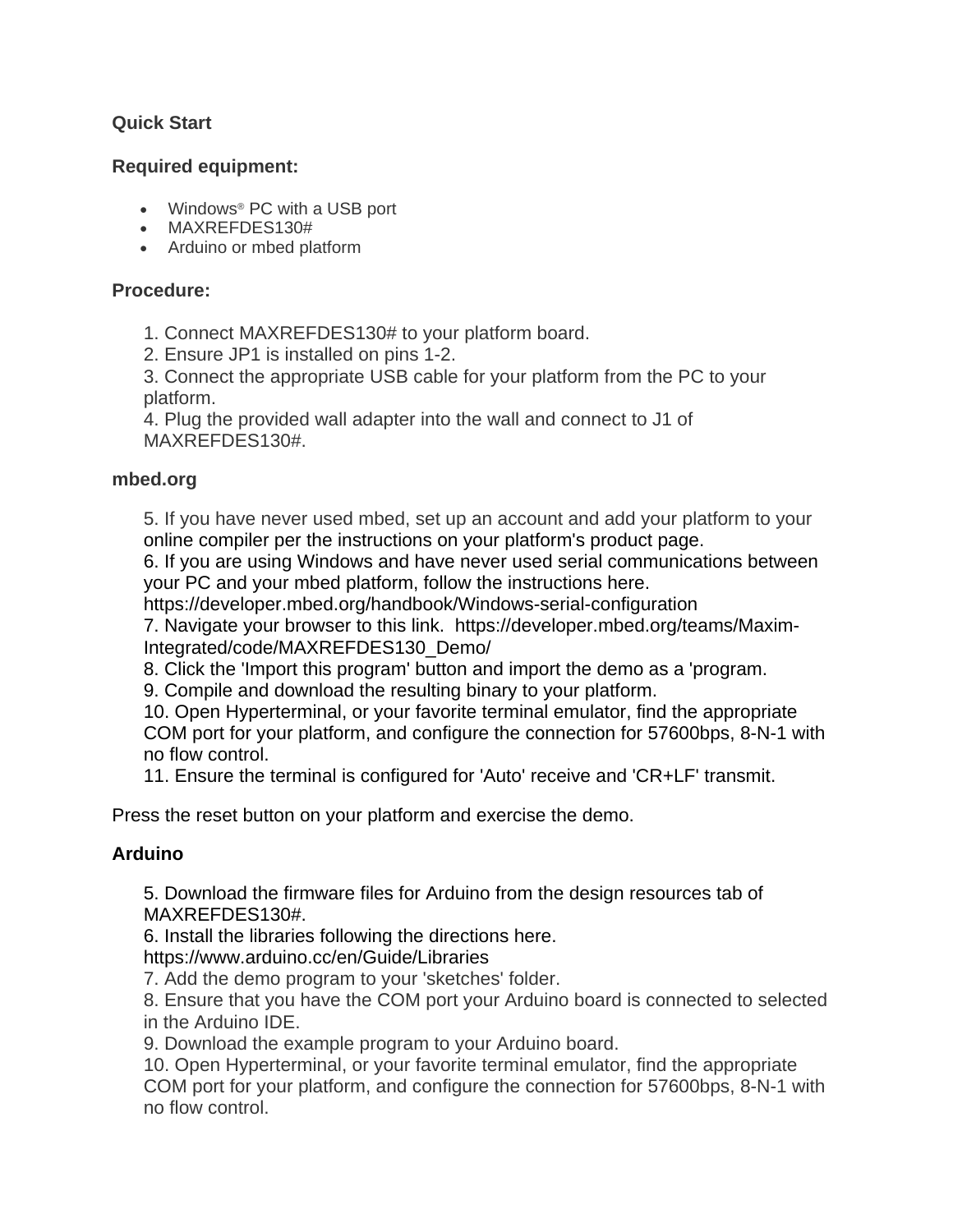- 11. Ensure the terminal is configured for 'Auto' receive and 'CR+LF' transmit.
- 12. Select 'local echo' for your terminal emulator.

## **Quick Start**

#### **Required equipment:**

- Windows<sup>®</sup> PC with a USB port
- MAXREFDES130#
- Arduino or mbed platform

#### Procedure

- 1. Connect MAXREFDES130# to your platform board.
- 2. Ensure JP1 is installed on pins 1-2.
- 3. Connect the appropriate USB cable for your platform from the PC to your platform.
- 4. Plug the provided wall adapter into the wall and connect to J1 of MAXREFDES130#.

#### **mbed.org**

5. If you have never used mbed, set up an account and add your platform to your online compiler per the instructions on your platform's product page.

6. If you are using Windows and have never used serial communications between your PC and your mbed platform, follow the instructions here.

https://developer.mbed.org/handbook/Windows-serial-configuration

7. Navigate your browser to this link. https://developer.mbed.org/teams/Maxim-Integrated/code/MAXREFDES130\_Demo/

8. Click the 'Import this program' button and import the demo as a 'program.

9. Compile and download the resulting binary to your platform.

10. Open Hyperterminal, or your favorite terminal emulator, find the appropriate COM port

for your platform, and configure the connection for 57600bps, 8-N-1 with no flow control.

11. Ensure the terminal is configured for 'Auto' receive and 'CR+LF' transmit.

Press the reset button on your platform and exercise the demo.

#### **Arduino**

5. Download the firmware files for Arduino from the design resources tab of MAXREFDES130#.

6. Install the libraries following the directions here.

https://www.arduino.cc/en/Guide/Libraries

7. Add the demo program to your 'sketches' folder.

8. Ensure that you have the COM port your Arduino board is connected to selected in the Arduino IDE.

9. Download the example program to your Arduino board.